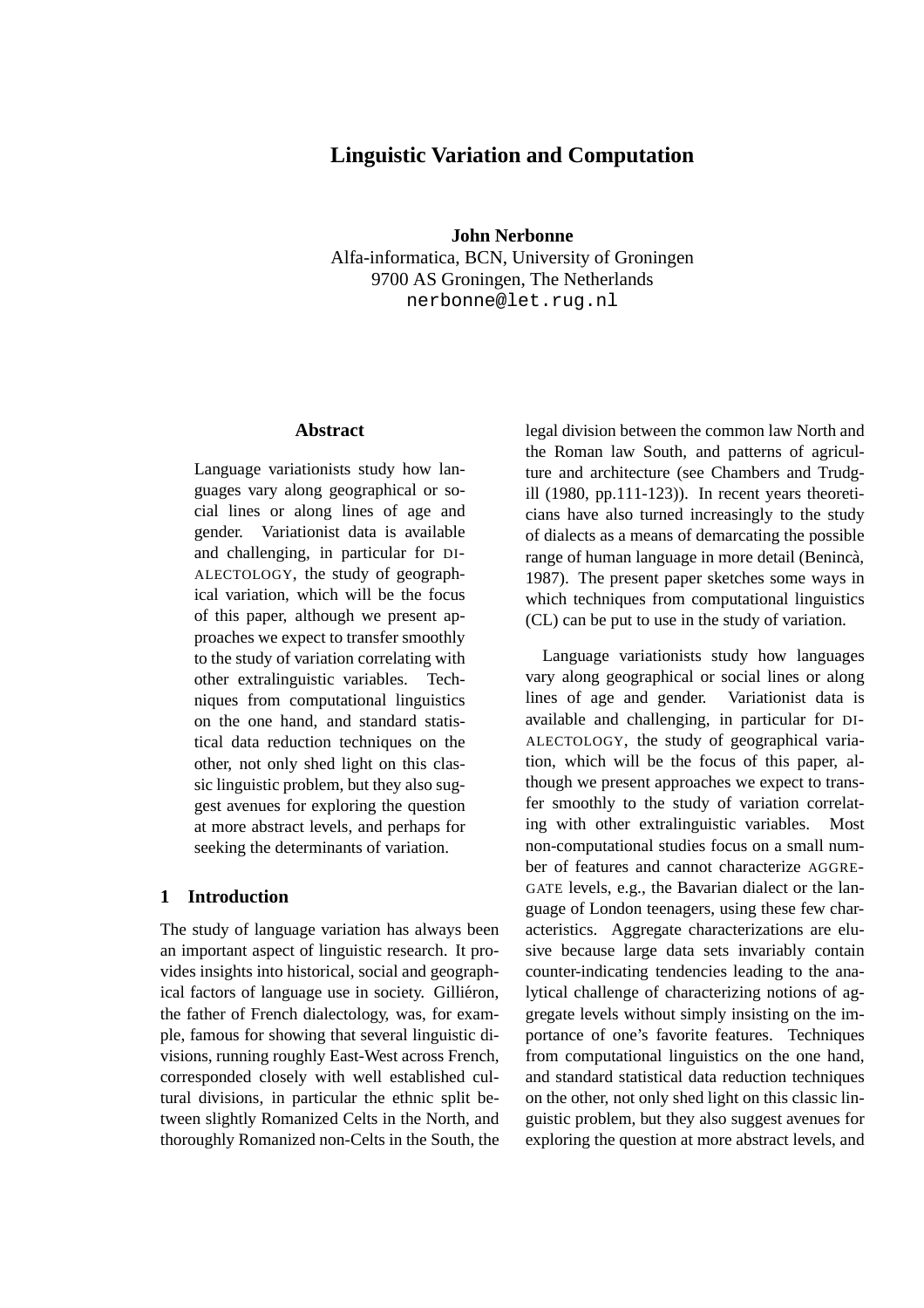

Figure 1: Bloomfield's (1933:328) classical discussion of the problems of determining dialect areas. The vowels in Dutch *huis, muis* ('house', 'mouse') were the same historically, but they do not determine dialect areas satisfactorily.

perhaps for seeking the determinants of variation.

### **2 Computational Dialectology**

Given a large amount of dialect data, there is a good chance that one will encounter "noise", i.e., inaccuracy, non-geographic variability, and incompatibility both in the choice of information recorded and in the level of detail at which it is recorded. There are also many linguistic features to explore, and many ways of combining them. It is in general a salutary effect of a computational approach that data is checked for conformity to specifications.

A second, much more delayed effect of a computational approach is the explicitness of data analysis techniques and the relative confidence this inspires in seeking out problems in data. Nerbonne and Kleiweg (2003) postulate that conflicting fieldworkers' methods confound studies of lexical variation based on the LAMSAS data set, available at http://hyde.park.uga. edu/lamsas, and they offer as confirmation the hugely varying number of responses per item which different field workers offered.

But these are general benefits of computational analysis; specific CL techniques have also been demonstrated to contribute to dialectology. We turn to these now.

# **2.1 Aggregate Differences**

Dialectology has been studied for over a century, and several challenges are well-known. Bloomfield (1933) *inter alia* noted that ISOGLOSSES lines dividing linguistic features on a map—often do not overlap and so do not jointly define dialect areas (see Fig. 1). Bloomfield went on to the perspicacious remark that it nonetheless seemed generally true that linguistic differences increased with geographic distance. Coseriu  $(11956, 1975)$ noted that the problem of non-coinciding distributions is only aggravated as researchers examine more data in greater detail, noting a tendency toward "atomism" in the entire line of work. A major challenge therefore is to move from the level of describing the geographic distribution of individual linguistic features such as the vowel in *house*, or the word used to describe the instrument used to clear snow to a more general level, that of the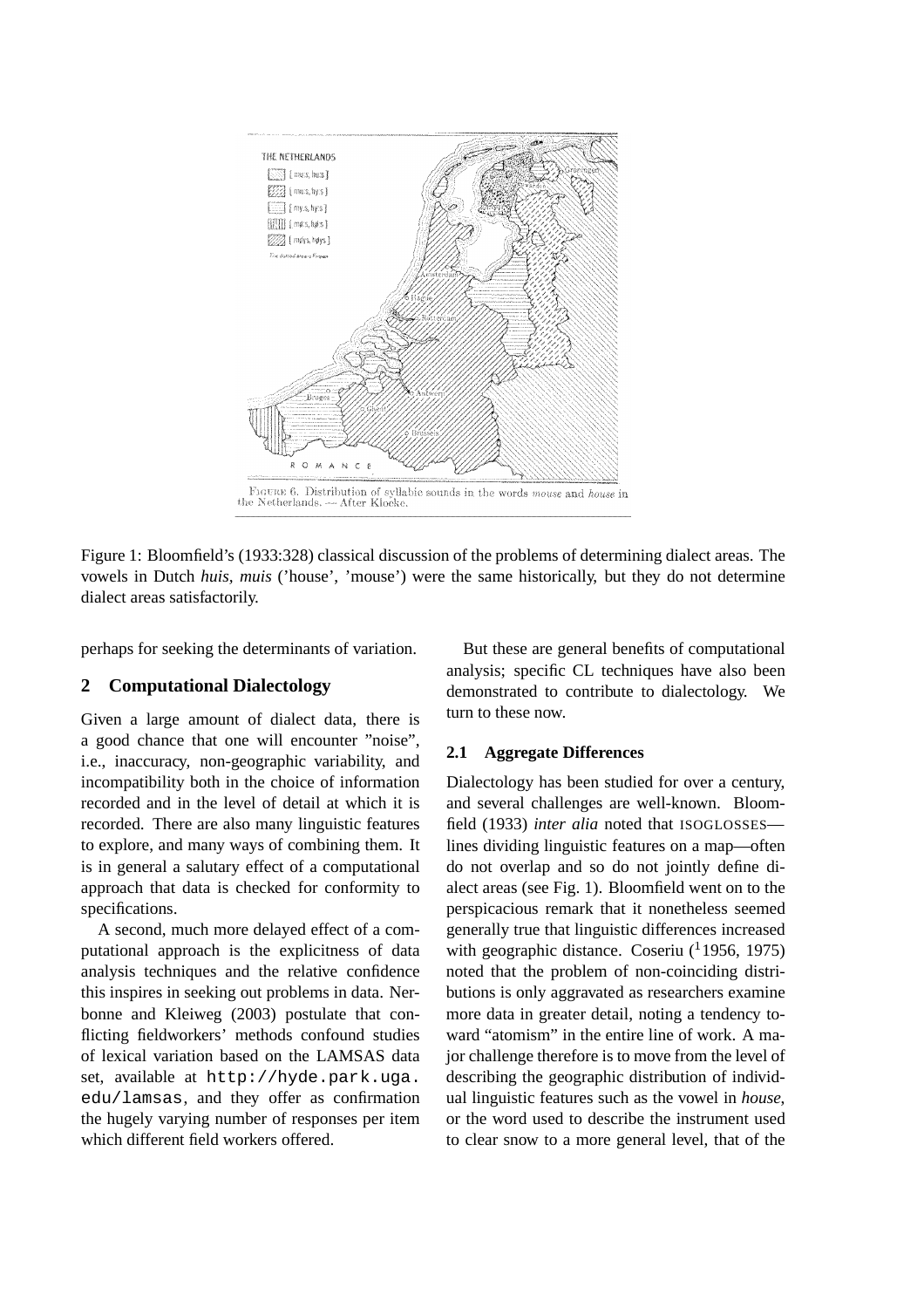*linguistic variety* used in a particular area or by a particular group.

In order to rise above the atomistic level of the individual sounds or lexical items, it is beneficial to employ aggregate measures of distance, the (non-)identity of lexical items on the one hand (essentially the same measure proposed by Seguy (1971), and elaborated on by Goebl (1984)—the two major figures in DIALECTOMETRY, the exact study of dialect differences; and a string similarity measure which we apply to phonetic transcriptions on the other (Nerbonne and Heeringa, 1998; Nerbonne et al., 1999; Heeringa et al., 2002). Because the measures yield numeric characterizations of lexical/phonetic distance, it may be aggregated over many pairs of similar concepts.

But the analysis of aggregate levels of distances is problematic for non-computational work, relying on hand counts of vocabulary differences or (at best) manual alignments of phonetic segments. Computational approaches hold the promise of incorporating large amounts of data into analyses, and simultaneously remaining consistent in the application of analytical techniques.

#### **2.2 Pronunciation Distance**

Noncomputational analyses treat pronunciation data as categorical, thus blocking the way to a useful aggregation. A key to aggregating pronunciation data is to find a legitimate numeric perspective. One suitable numeric characterization of sequence difference is the standard CL algorithm for the calculation of LEVENSHTEIN distance, also known as "edit distance" or "sequence distance", which speech recognition has also used (Kruskal  $1$ 1983, 1999). The Levenshtein algorithm assigns a measure of difference to pairs of pronunciations encoded as phonetic transcriptions. Because it is a true (numeric) measure, it is additive so that it is meaningful to examine the sum of pronunciation differences over a large collection of dialectal material. This provides a view of the *aggregate* differences we called for above. Kessler (1995) introduced the use of Levenshtein distance to Irish dialects.<sup>1</sup>

The Levenshtein algorithm calculates the "cost" of changing one word into another using insertions, deletions and replacements. L-distance  $(s_1, s_2)$  is the sum of the costs of the cheapest set of operations changing  $s_1$  to  $s_2$ . The example below illustrates Levenshtein distance applied to Bostonian and standard American pronunciations of *saw a girl*.

| soagIrl<br>s | delete r<br>replace $I/3$ | 1<br>$\mathcal{D}_{\cdot}$ |
|--------------|---------------------------|----------------------------|
| soag3l       | insert r                  | 1                          |
| sorag31      |                           |                            |
|              | Sum distance              |                            |

The example illustrates *one* calculation of distance. To obtain the least cost, we need to guarantee that we examine in principle all possible sequences of operations, and the Levenshtein algorithm is in fact effective for this purpose (worsttime  $\mathcal{O}(mn) \approx \mathcal{O}(n^2)$  in time \_ , . . , \_ \_ \_ \_ \_ \_ \_ \_ , . . .  $(n^2)$  in time, where  $n, m$  are the lengths of strings to be compared. The example simplifies our procedure for clarity: refinements due to segment similarity are normally used, as Kessler (1995), Nerbonne and Heeringa (1998) and Kondrak (2000) illustrate.

Heeringa (2003) studies various ways in which sequence distances may be generated from tables of segment distances, including reference to acoustic distances (curve distance between spectrograms) and the use of different feature systems in order to induce segment distance. In all these cases replacement costs vary depending on the segments involved, and, Heeringa further investigates determining the cost of insertions and deletions via a distance between 'silence' and the segment which is inserted or deleted. Among other things, Heeringa shows that the best results are obtained using feature systems which had been developed to measure fidelity in phonetic transcription (Vieregge et al., 1984; Almeida and Braun, 1986). What distinguishes these systems from systems which are designed to facilitate the succinct statement of phonological rules (e.g., Chomsky and Halle's system in *The Sound Pattern of English*) is the following: as segments differ more perceptually, their feature descriptions tend to differ more formally.

Vieregge's (1984) system distinguishes four vowel features, advancement, height, length, and

<sup>&</sup>lt;sup>1</sup>This is the same algorithm that is also used for alignment, e.g., the alignment of bilingual texts (Gale and Church, 1993).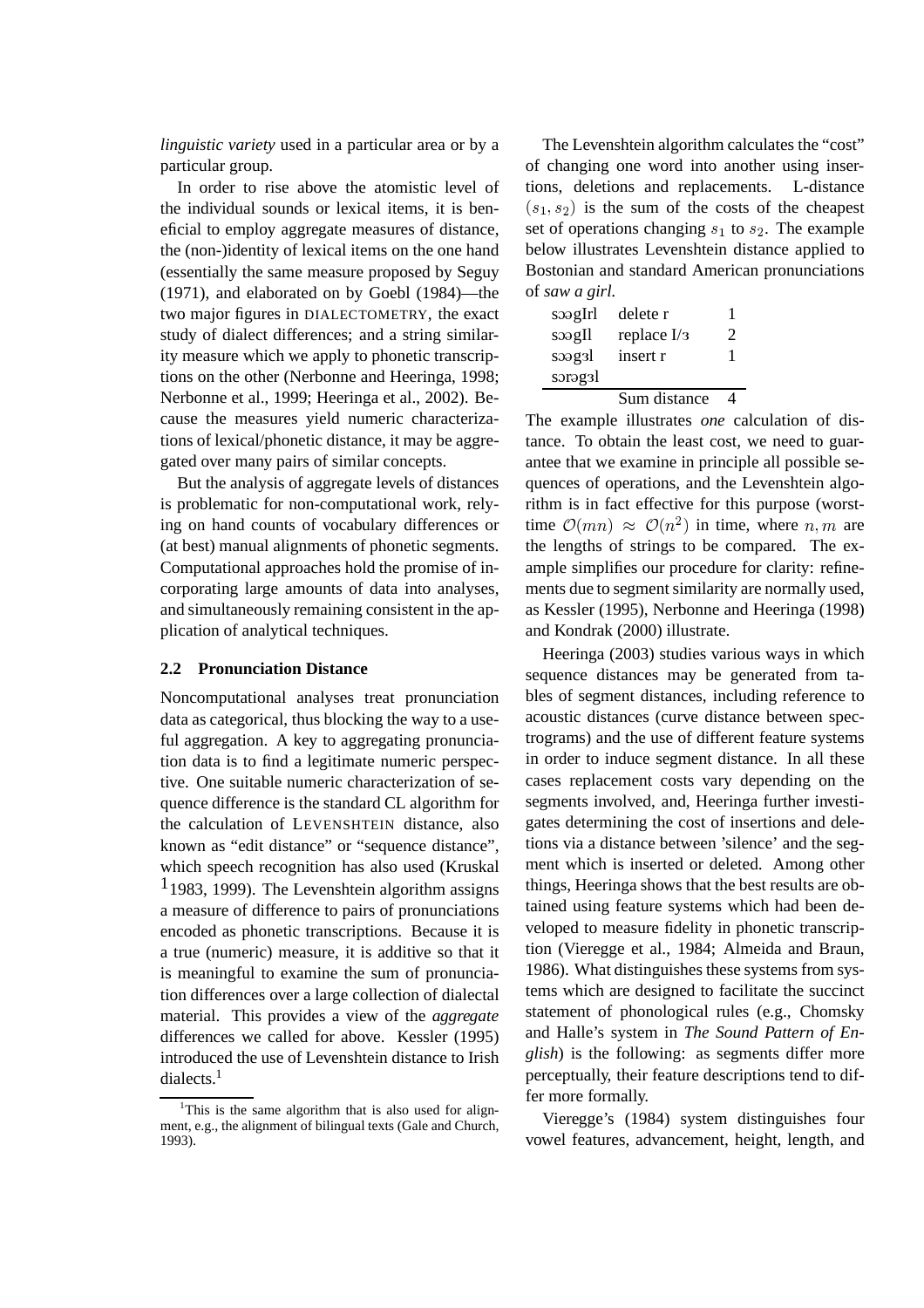roundedness, as well as ten consonantal features, including place, voice, nasality, height, distributiveness, and five binary manner features, including stop, glide, lateral, fricative, and flap.

In a series of experiments we have applied these techniques to data is from *Reeks Nederlands(ch)e Dialectatlassen* (Blancquaert and Pée, 1925 1982)), which contains 1,956 Netherlandic and North Belgian transcriptions of 141 sentences. We selected over 350 dialects, regularly scattered over the Dutch language area, and 150 words which appear in each dialect text, and which contain all vowels and consonants. Comparing each pair of varieties results in a sum of 150 wordpair comparisons. Because longer words tend to be separated by more distance than shorter words, the distance of each word pair is normalized by dividing it by the mean lengths of the word pair. This results in a half-matrix of distances, to which (i) clustering may be applied to CLASSIFY dialects (Aldenderfer and Blashfield, 1984); while (ii) multidimensional scaling may be applied to extract the most significant dimensions (Kruskal and Wish, 1978). A map is obtained by interpreting MDS dimensions as color intensities and mixing using inverse distance weighting (see Fig. 2). The maps that are produced distinguish Dutch "dialect areas" in a way which non-computational methods have been unable to do, giving form to the intuition of dialectologists in Dutch (and other areas) that the material is best viewed as a "continuum".

#### **2.2.1 Results**

We have confirmed the reliability of the measurements, showing that Cronbach's  $\alpha > 0.95$  at 100 words, and we have validated the technique using cross-validation on unseen Dutch dialect data, and also by examining alignments, and by comparing results to expert consensus (Heeringa et al., 2002). Ongoing work applies the technique to questions of convergence/divergence of dialects using dialect data from two different periods (Heeringa et al., 2000). Finally, there have been several experiments on novel data sets, including Sardinian, Norwegian and German. See http://www.let.rug.nl/˜heeringa for papers on these.

# **2.3 Lemmatizing to Ascertain Lexical Variation**

A second example of the way in which CL techniques may be of service in dialectology comes from the study of lexical variation. Lexical data is obtained by asking respondents what words they use for certain concepts, e.g., by showing a picture of an object, or by describing it. For example, the fieldworkers of the *Linguistic Atlas of the Middle and South Atlantic States* (LAMSAS) asked their respondents the following:

*"If the sun comes out after a rain, you say the weather is doing what?"*

to which question they received over 40 different answers, including:

*clearing, clears up, clearing up, fair off, fairing, fairing off, faired off, fairs off, ...*

See http://hyde.park.uga.edu/ lamsas for an excellent facility for browsing this dialectological data. The problem is that the data reflects not only lexical variation, but also inflection variation. Since LAMSAS consists of 1162 interviews with an average of 160 responses/interview, it is not an option to sort the response for lexical identity by hand. In this case it would have been ideal to apply the standard CL technique of lemmatizing the data. Not having a lemmatizer at hand, we applied the poor man's lemmatizer, the Porter stemmer, to extract the relevant information from the strings. It is publicly available at several places. The example below of its output shows that it filters a great deal of dialectologically interesting information, but in every case this is information about *morphological*, not *lexical* variation.

| a hundr year<br>a hundr year |                           | a hundred year<br>a hundred years |  |
|------------------------------|---------------------------|-----------------------------------|--|
| abat<br>abat                 | abated<br>abating         |                                   |  |
| blew<br>blew                 | blew<br>blewed            |                                   |  |
| ceas<br>ceas<br>ceas         | cease<br>ceased<br>ceases |                                   |  |
| ceas                         | ceasing                   |                                   |  |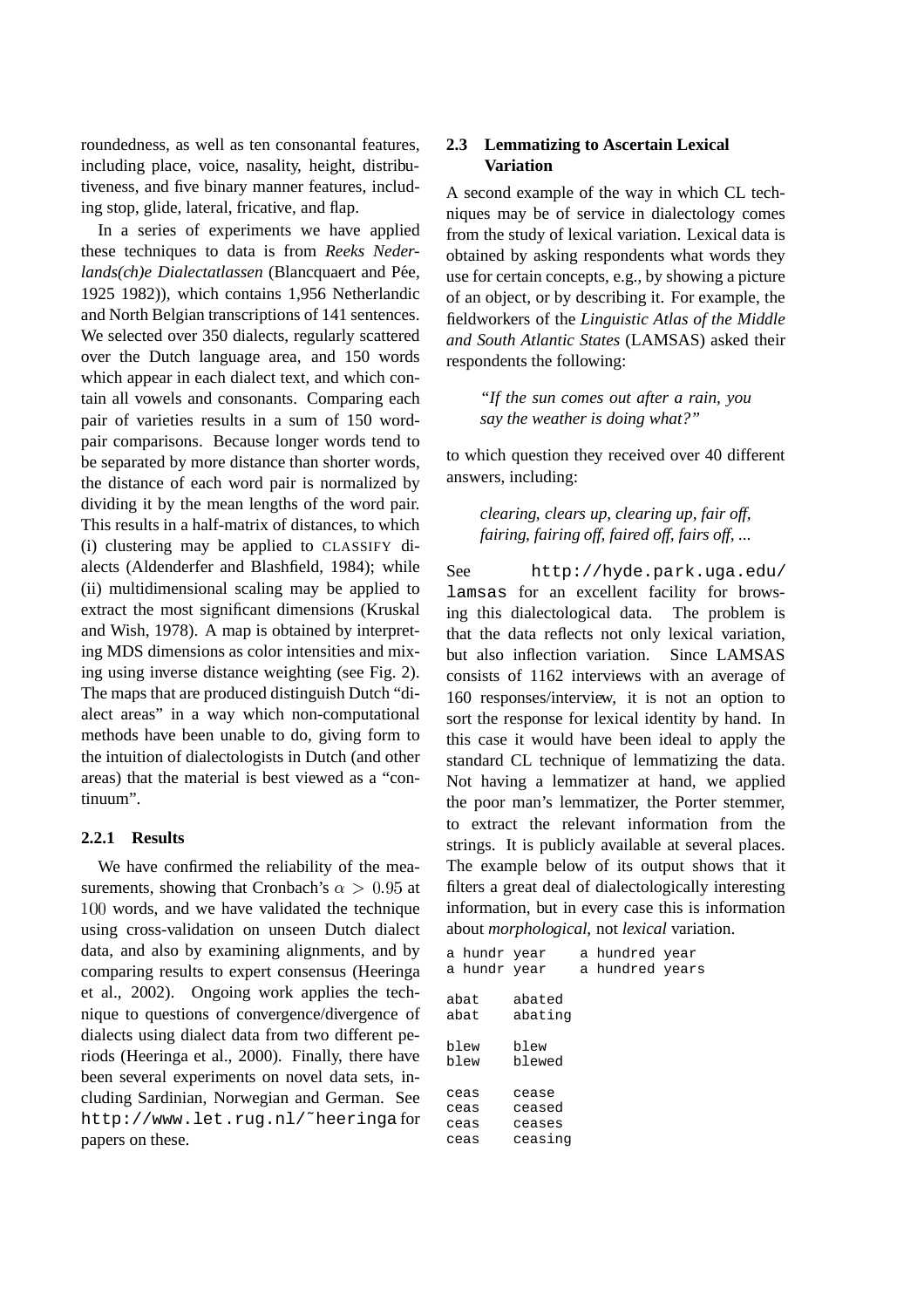

Figure 2: The most significant dimensions in average Levenshtein distance, as identified by multidimensional scaling, are colored red, green and blue. The map gives form to the dialectologist's intuition that dialects exist "on a continuum," within which, however significant differences emerges. The Frisian dialects (blue), Saxon (dark green), Limburg (red), and Flemish (yellow-green) are clearly distinct. (In case you have printed this on a grey-tone printer, see http://www.let.rug.nl/˜nerbonne/ papers/tw-se-mm.psfor the correct color rendition.

#### **2.3.1 Results**

It turns out that lexical variation is considerably less consistent than pronunciation variation, showing a Cronbach's  $\alpha = 0.62$  at 65 words. To obtain similar levels of consistency as pronunciation, we should need an order of magnitude more data. On the one hand this reflects that fact that pronunciation contains a good deal more information that lexical identity alone, since the average word contains almost five segments. We normalize for work length, but since the normalization (an average difference per segment) stabilizes the measure, the larger number of segments still plays a role in explaining the greater consistency of pronunciation.

The effect of the larger number of components is not sufficient to explain the greater consistency of pronunciation data, however. It remains the case that pronunciation is the better measure, and we suspect that this is due to the fact that lexis is simply more volatile than pronunciation. While pronunciations tend to be stable, we acquire new words easily and in great numbers.

In still unpublished work we examine the degree to which pronunciation and lexical variation correlate. Dialectologists generally claim that these two levels "coincide fairly well" (Kurath and McDavid, 1961), but when we calculate the correlation between lexical and pronunciation differ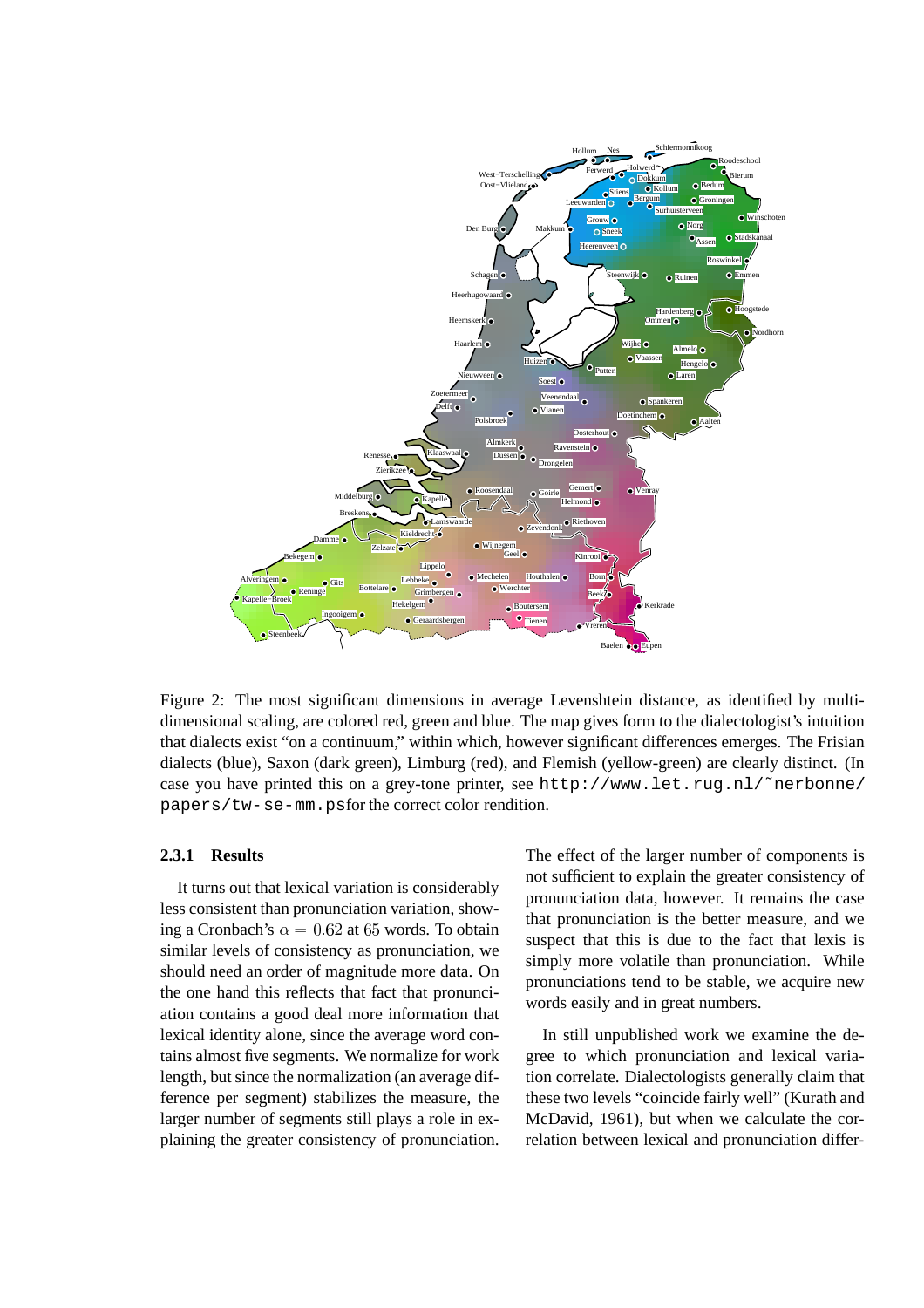ences in the LAMSAS data (which Kurath and McDavid wrote about), we do not find a particularly strong correlation, viz.,  $r = 0.65$ . If we think of a linguistic variety as a coherent collection of linguistic material subject to the same pressures to conformity—both as a sign of social belonging and more profoundly as a requisite for communication—then we might have expected the various linguistic levels such as pronunciation and lexis to correlate more closely.

# **3 Toward Explanation**

The distance-based characterization of language variation provides a novel perspective on the characterization of the geographical distribution of linguistic variants. Although the distribution of concrete linguistic features has resisted aggregate characterization and therefore explanation, it may turn out that there are satisfying explanatory characterizations of the linguistic *distance* between variants. Fig. 3 shows the result of a regression analysis which sought to explain pronunciation distance in terms of geographical distance for a small set of Dutch dialects. The form of the question in Fig.3 was also implicit in Seguy (1971), who, however, focused on lexical variation. The sample of sites (towns) was chosen to stretch along a line from the Southwest to the Northeast of the Dutch speaking area. Pronunciation distance and the logarithm of geographic distance correlated in this sample highly  $(r = 0.89)$ , so pure geography appears to account for  $80\%$  of the the variance in the data ( $r^2 = 0.8$ ). Although further work has suggested that the sample of towns and villages was chosen in a way that inflated these figures (more typical levels range for the Dutch data suggest  $r \approx 0.75$  as a general level, and data from other languages often yields still lower levels), still the form of the analysis is suggestive as an approach to asking for the determinants of dialectal variation.

Trudgill (1983, Chap. 3) calls for more attention to the question what determines linguistic variation—and Heeringa and Nerbonne's (2002) analysis sketched above suggests a path toward answers. We may begin to inquire about the determinants of linguistic variation from a different perspective. For a first example, if sheer geographic distance is a good predictor of linguistic (pronunciation) difference, shouldn't travel time be somewhat better, since it is likely to predict the chance of social contact more accurately? Can we show this more convincingly by examining variation in countries with varying geographies, e.g., mountain ranges? Second, older maps and discussions often partition dialects into several nonoverlapping areas, suggesting that linguistic distances ought to be predicted by these. The names of areas even suggest that 'tribal' history played a role (involving, e.g., Franks, Saxons, Alemannians, and Bavarians). Which is the better predictor, geography or tribal area? Third, Trudgill's own "gravitational" model suggests that geography together with settlement size should predict best, and this is plausible, given their effect on the chance for social contact, which in turn exerts pressure to reduce variation (in order to allow communication). At least we have the methodology to address suggest questions given the background of work sketched above.

Let me emphasize that the last paragraph is intended to inspire rather than to report. We have not demonstrated what the determinants of dialect distance are, and we should not be misunderstood as claiming this. But the application of CL techniques has led to the development of a measure that can claim to reflect pronunciation and lexical differences faithfully, and this opens the way to standard quantificational analyses of these differences.

### **4 Conclusions**

There have been several immediate benefits to approaching dialectology computationally. Several studies have involved digitizing large amounts of data and implementing software such as lexical analyzers to ensure conformity to specifications. As we have come to trust the techniques developed, we have on occasion suggested that some data is confounded in subtle ways (Nerbonne and Kleiweg, 2003).

This paper has focus on the the application of string edit distance to phonetic transcriptions on the one hand and the use of lemmatization or stemming on the other. Edit distance provides a measure of pronunciation distance which may be ag-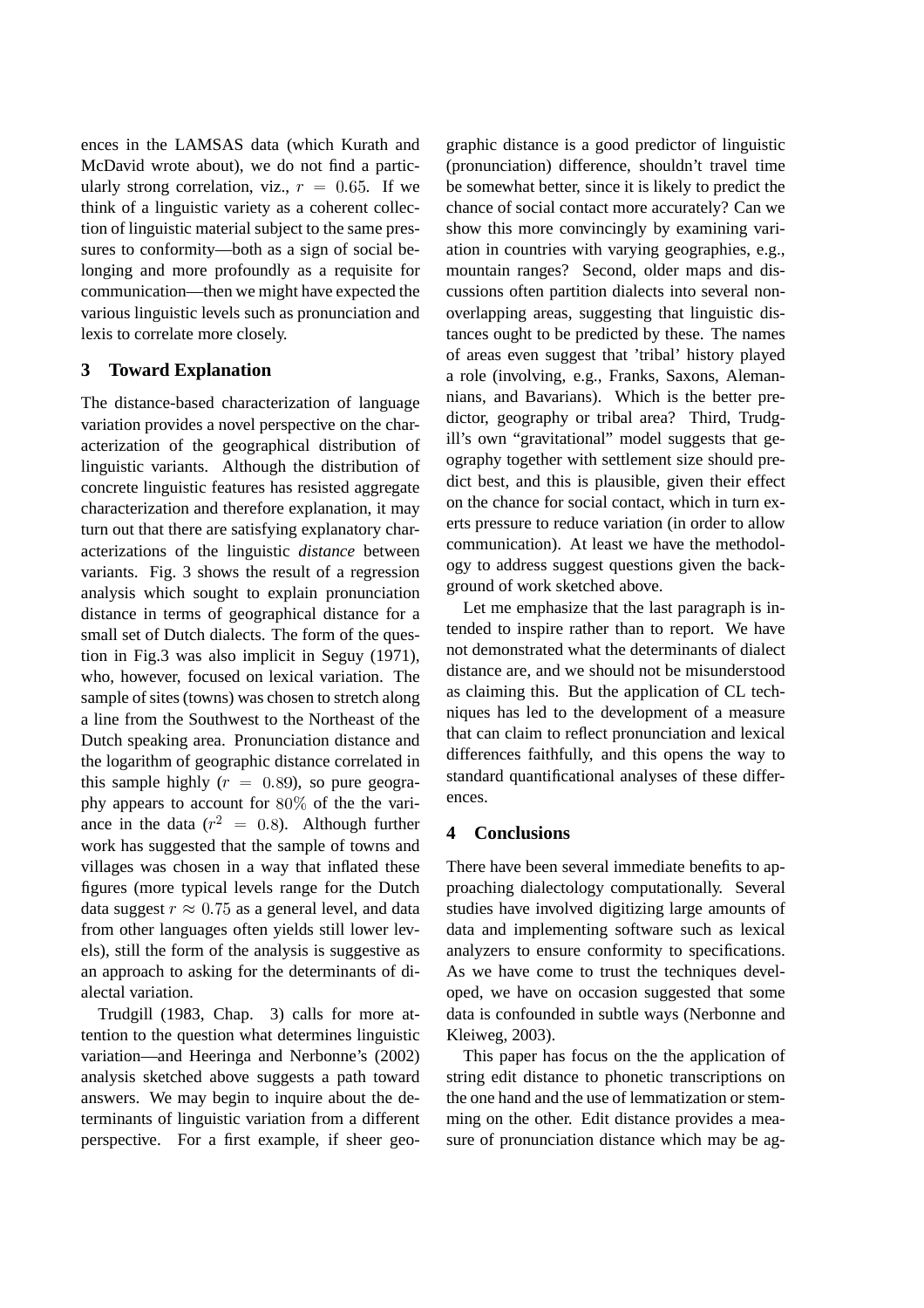

Figure 3: Average pronunciation distances as a logarithm function of geographic distances. Points are connected in order to illustrate the range of variation for average Levenshtein (pronunciation) distance. Note that the logarithmic line seems to overestimate the pronunciation differences associated with greater distances. Reproduced from Heeringa and Nerbonne (2002).

gregated over large samples of phonetic transcriptions solved a long-standing problem in the choice of features on which dialect divisions should be based and providing a firmer foundation to the frequently voiced sentiment of dialectologists that they were dealing with a "continuum" of variation. The application of stemming or lemmatization is less ambitious, but nonetheless allows a systematic view of lexical variation abstracting away from inflection that would otherwise be infeasible.

These and other computational forays enable a reformulation of key dialectological questions. We can, for example, reformulate the question of the determinants of dialectal variation in a way that focuses on distance, rather than on the concrete realization of particular linguistic variants. We illustrated this opportunity by providing the results of a regression analysis in which we predict dialectological distance as a logarithmic function of geographical distance. It is clear that similar analyses, exploring the importance of other factors, may be carried out straightforwardly.

#### **4.1 Prospectus**

Computational Linguistics is often defined as "the scientific study of language from a computational perspective" (see, e.g., the definition which the Association for Computational Linguistics offers at its web site, http://www.aclweb.org/), which ought to interact broadly with lots of linguistic subfields, since Linguistics is normally defined as "the study of language" (see the web site of the Linguistic Society of America at http: //www.lsadc.org/) but in practice there's often a narrow focus on morphology and syntax, perhaps together with lexical semantics, and their processing. Worse, outsiders commonly view CL as limited to computational applications having to do with language. But there are opportunities for computational contributions in any number of subfields of Linguistics. This paper has tried to illuminate work on one such subfield, but I hope that it will encourage more.

## **5 Acknowledgments**

Wilbert Heeringa and Peter Kleiweg have been have been intelligent co-developers of these ideas,